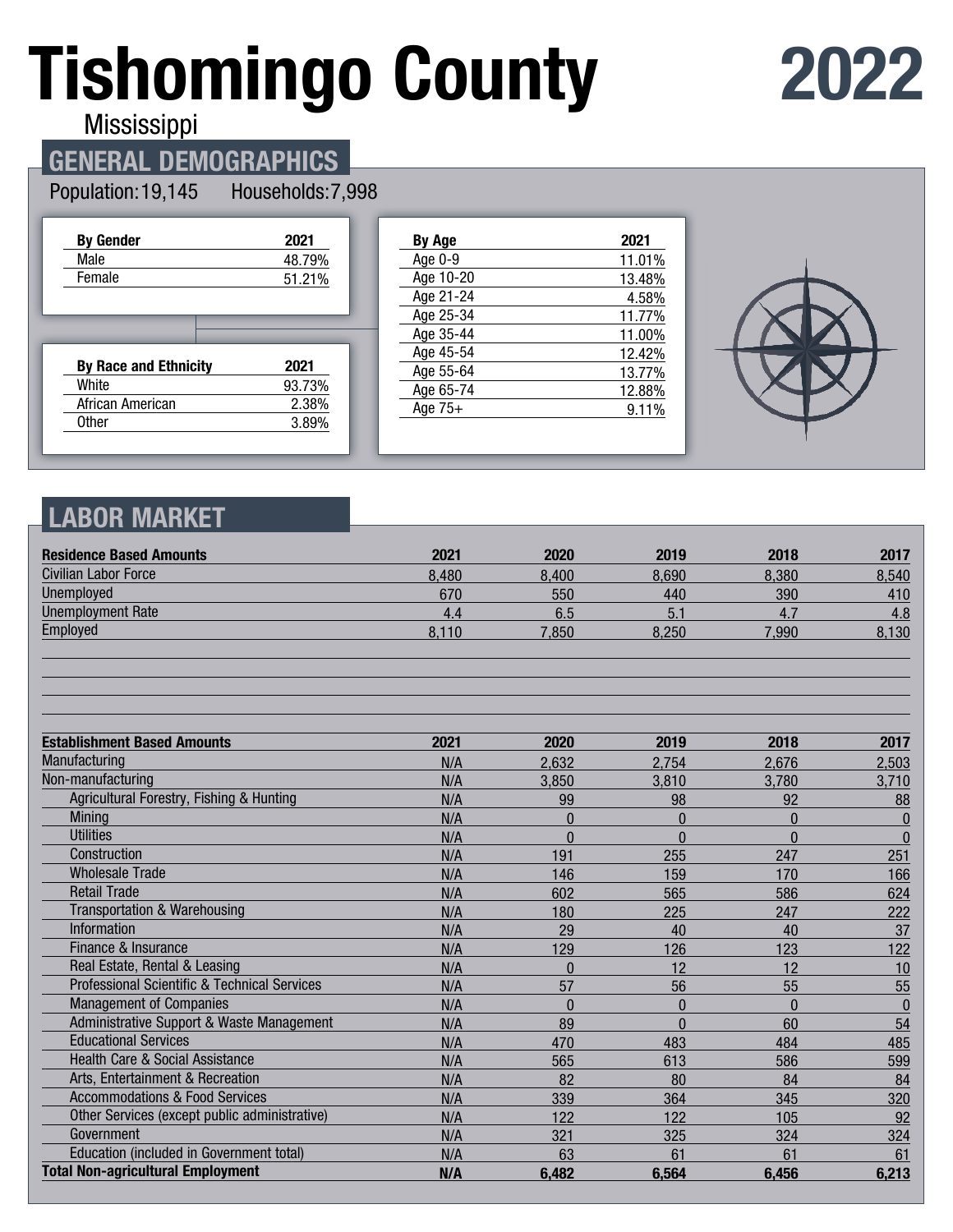|--|

|                                | 2021     | 2020     | 2019     | 2018     | 2017     | <b>Region</b> |
|--------------------------------|----------|----------|----------|----------|----------|---------------|
| <b>Per Capita Income</b>       | \$37,593 | \$34,871 | \$34,223 | \$31,981 | \$30,863 | \$40,894      |
|                                |          |          |          |          |          |               |
| <b>Median Household Income</b> | \$44,676 | \$42,554 | \$42,439 | \$39,263 | \$39,995 | \$50,575      |
| # of Households with Income    |          |          |          |          |          |               |
| Equal or Less Than \$24,999    | 2,369    | 2,340    | 2.264    | 2.453    | 2.345    | 57,091        |
| % of Households with Income    |          |          |          |          |          |               |
| Equal or Less Than \$24,999    | 29.62%   | 28.99%   | 27.93%   | 30.02%   | 28.85%   | 25.90%        |

| <b>Employment Occupational Composition %</b> | 2021   |
|----------------------------------------------|--------|
| Professional and Technical                   | 15.69% |
| Executive, Administrative and Managerial     | 7.07%  |
| <b>Sales</b>                                 | 11.24% |
| <b>Administrative Support and Clerical</b>   | 10.57% |
| Production, Craft and Repair                 | 26.99% |
| <b>Transportation and Material Moving</b>    | 10.38% |
| Handlers, Helpers and Laborers               | 0.17%  |
| Service                                      | 17.89% |

| <b>Establishment-Based Employment Composition % 2021</b> |     |
|----------------------------------------------------------|-----|
| Manufacturing                                            | N/A |
| Non-Manufacturing                                        | N/A |



| <b>SOCIAL ENVIRONMENT</b>                           |          |          |          |          |          |  |
|-----------------------------------------------------|----------|----------|----------|----------|----------|--|
|                                                     | 2021     | 2020     | 2019     | 2018     | 2017     |  |
| <b>Number of Births to Single Teens</b>             | N/A      | 9        | 12       | 17       | 14       |  |
| <b>TANF &amp; Food Stamp Payments per Household</b> | \$300.73 | \$297.94 | \$223.03 | \$283.91 | \$303.83 |  |
| <b>Number of Divorces</b>                           | N/A      | 79       | 101      | 107      | 96       |  |
| <b>Number of Divorces Involving Children</b>        | N/A      | 32       | 45       | 49       | 37       |  |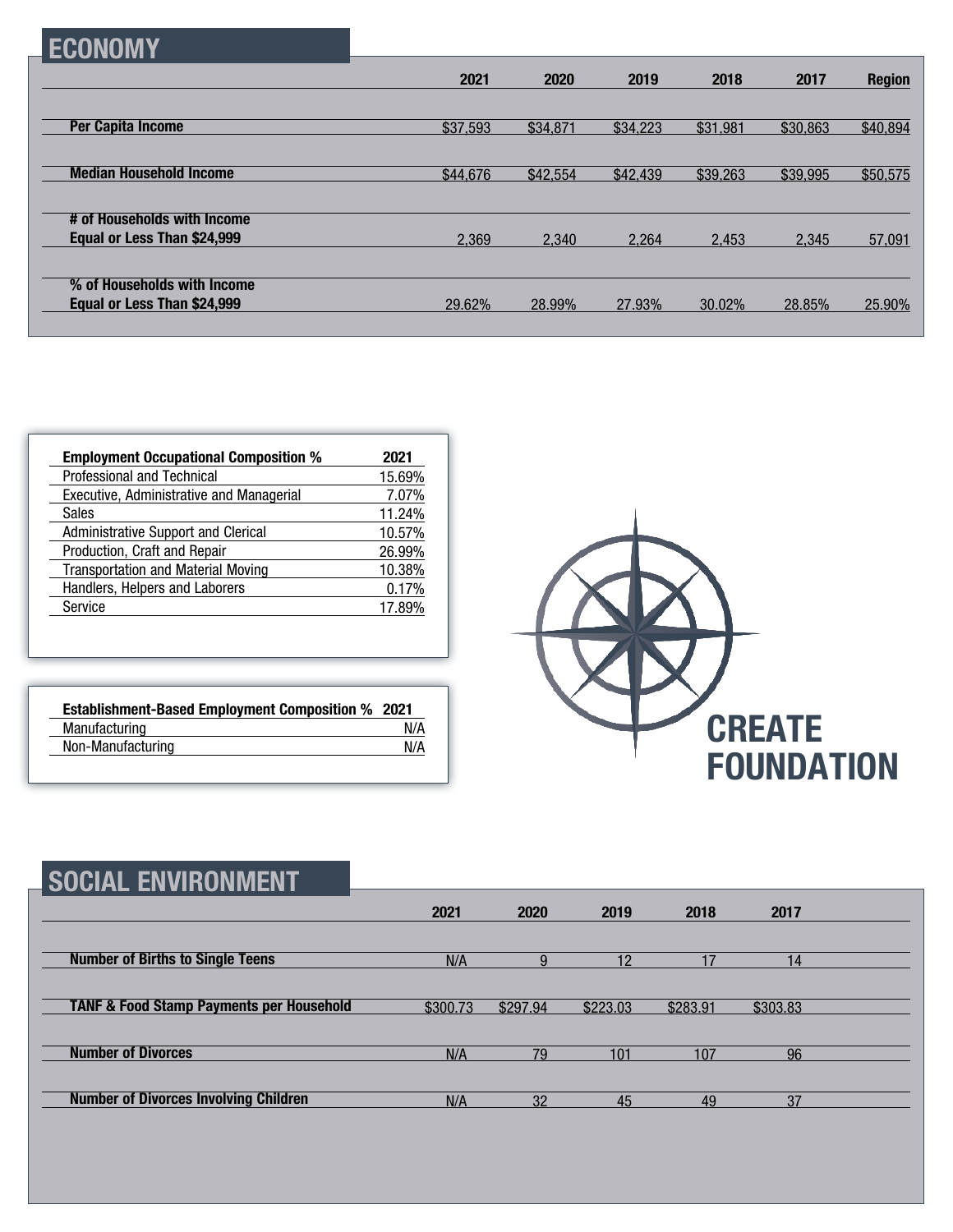## **EDUCATION**

|                                           | 2021     | 2020     | 2019     | 2018     | 2017     | <b>Region</b> |
|-------------------------------------------|----------|----------|----------|----------|----------|---------------|
|                                           |          |          |          |          |          |               |
| Percent of Population 25+ with HS Diploma | 80.91%   | 79.70%   | 79.57%   | 78.95%   | 77.71%   | 82.93%        |
|                                           |          |          |          |          |          |               |
| <b>Average Expenditure per Student</b>    | \$11,705 | \$10,530 | \$10,243 | \$10,360 | \$10,154 | \$11,915      |
|                                           |          |          |          |          |          |               |
| <b>ACT All Students</b>                   | 17.20    | 17.80    | 17.50    | 18.30    | 18.30    | 17.36         |
|                                           |          |          |          |          |          |               |
| <b>Average Class Size</b>                 | 12.06    | 12.36    | 12.39    | 12.70    | 13.12    | 12.57         |

| <b>Educational Attainment % by level</b> | 2021   |
|------------------------------------------|--------|
| Graduate/Professional                    | 4.07%  |
| 4 Year Degree $+$                        | 7.25%  |
| Associate's Degree                       | 11.17% |
| Some College                             | 19.68% |
| High School Diploma                      | 38.73% |
| Some High School                         | 11.35% |
| Some Elementary                          | 7 74%  |

| 2021 |
|------|
| 92.4 |
|      |

| <b>HOUSING</b>                            |           |          |          |          |          |               |
|-------------------------------------------|-----------|----------|----------|----------|----------|---------------|
|                                           | 2021      | 2020     | 2019     | 2018     | 2017     | <b>Region</b> |
| <b>Percent of Owner Occupied Housing</b>  | 75.14%    | 75.19%   | 75.18%   | 75.16%   | 75.14%   | 68.26%        |
| <b>Percent of Renter Occupied Housing</b> | 24.86%    | 24.81%   | 24.82%   | 24.84%   | 24.86%   | 31.74%        |
| <b>Median Home Value</b>                  | \$115,227 | \$92,864 | \$96,585 | \$90,409 | \$84,568 | \$151,579     |